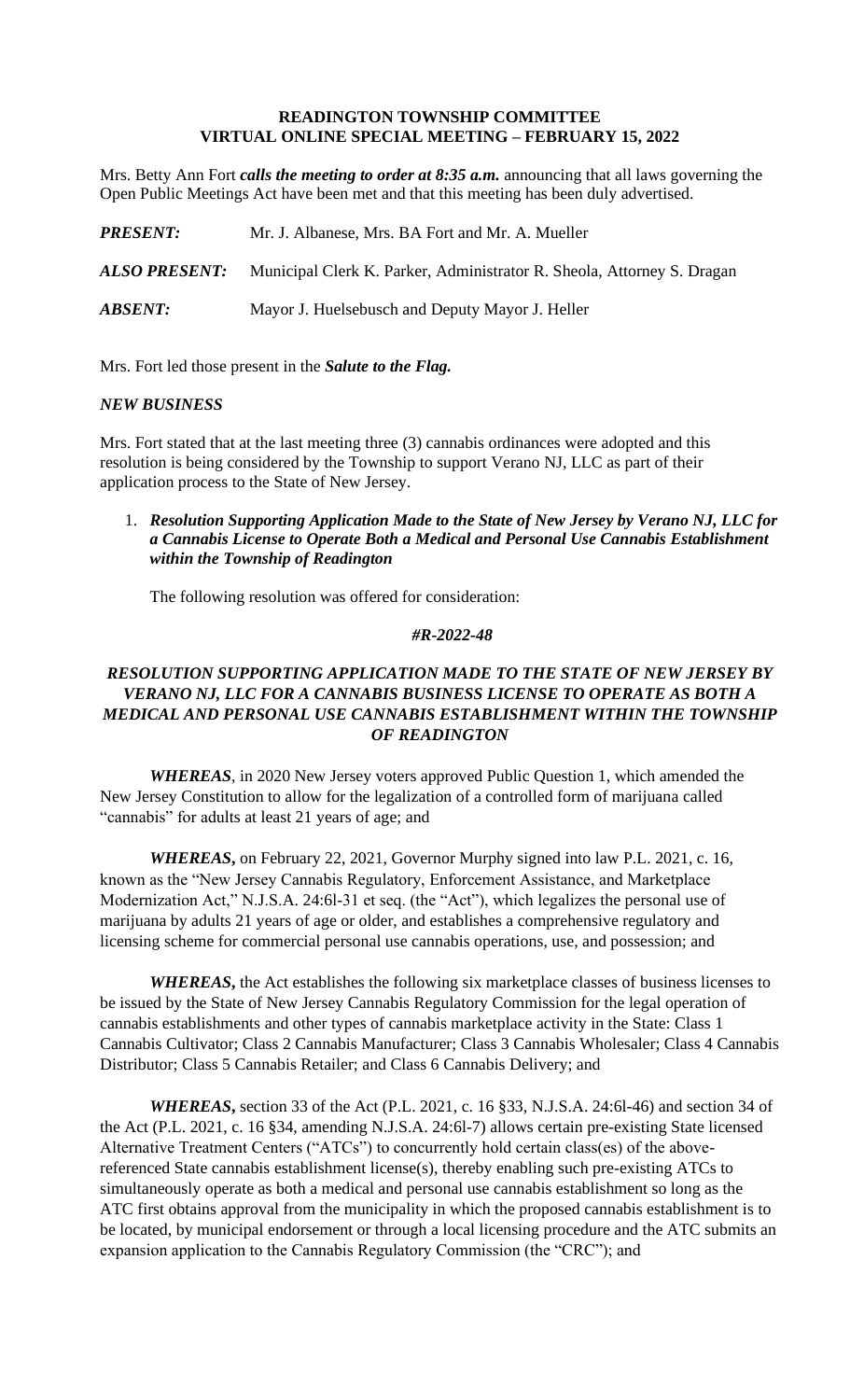Readington Township Committee Special Meeting – February 15, 2022 Page 2 of 3

### *Resolution #R-2022-48 cont'd:*

*WHEREAS,* section 31a of the Act, N.J.S.A. 24:6l-45a, authorizes municipalities to adopt ordinances and regulations prohibiting outright or limiting the number of any class of licensed "cannabis establishments" (defined in section 33 of the Act, N.J.S.A. 24-6l-33, as "a cannabis cultivator, a cannabis manufacturer, a cannabis wholesaler, or a cannabis retailer"), cannabis distributors, or cannabis delivery services allowed to operate within its municipal boundaries; and

*WHEREAS***,** Verano NJ, LLC was previously approved to, and currently does, operate as an ATC at a location within the Township of Readington pursuant to the "Jake Honig Compassionate Use Medical Cannabis Act," P.L. 2009, c. 307 (N.J.S.A. 24:6l-1 et seq.); and

*WHEREAS***,** Verano NJ, LLC now wishes to operate as both a medical and personal use cannabis establishment, and specifically as a cannabis cultivator and processor/manufacturer within the Township of Readington and has submitted an application to the State of New Jersey for same; and

*WHEREAS***,** the Readington Township Committee has adopted ordinances which provide a municipal licensing process, taxation and zoning provisions which allow a facility to operate both as a medical and personal use cannabis establishment within the Township of Readington, including specifically as a "Class 1 Cannabis Cultivator, Class 2 Cannabis Manufacturer, Class 3 Cannabis Wholesaler, and/or Class 4 Cannabis Distributor"; and

*WHEREAS***,** the Township understands that on November 23, 2021, the CRC issued a memorandum to all ATCs in New Jersey regarding the expanded certification process for an ATC (the "Memorandum"); and

*WHEREAS***,** the Township understands that in the Memorandum the CRC required, among other items, that an ATC seeking to submit an expansion certification provide proof of municipal approval, which must include, "[i]f the municipality has a governing body, a resolution by that governing body that includes (i) The ATC's legal name under which they are registered to do business in the State of New Jersey; (ii) A determination that the municipality has authorized the type of cannabis business license being sought by the license-applicant to operate within its jurisdiction; and (iii) A confirmation that if the municipality has imposed a limit on the number of licensed cannabis businesses, the issuance of a license to the license applicant by the Commission would not exceed that limit."

*NOW, THEREFORE, BE IT RESOLVED* by the Township Committee of the Township of Readington, County of Hunterdon, State of Jersey, as follows:

1. The aforesaid recitals are incorporated herein as if set forth at length;

2. Verano NJ, LLC is registered to do business in the State of New Jersey and is authorized to operate as an ATC by the CRC under Permit #02032020;

3. The issuance of a license to Verano, LLC by the State to concurrently operate as both a medical and personal use cannabis establishment by the CRC will not exceed any limits placed on the number of licensed cannabis establishments permitted to operate within the facility in Readington Township and zoning amendments have been adopted to permit such a use.

4. The Township of Readington supports the application of Verano NJ, LLC being made to the State of New Jersey Cannabis Regulatory Commission ("CRC") and this Resolution may be relied upon by the CRC as proof of local support by the Township of Readington of Verano NJ, LLC's application for expansion certification; and

5. The Township Clerk is hereby authorized and directed to provide a copy of this Resolution to Verano NJ, LLC and to transmit a copy of this Resolution to the CRC; and

This Resolution shall take effect upon adoption in accordance with applicable law.